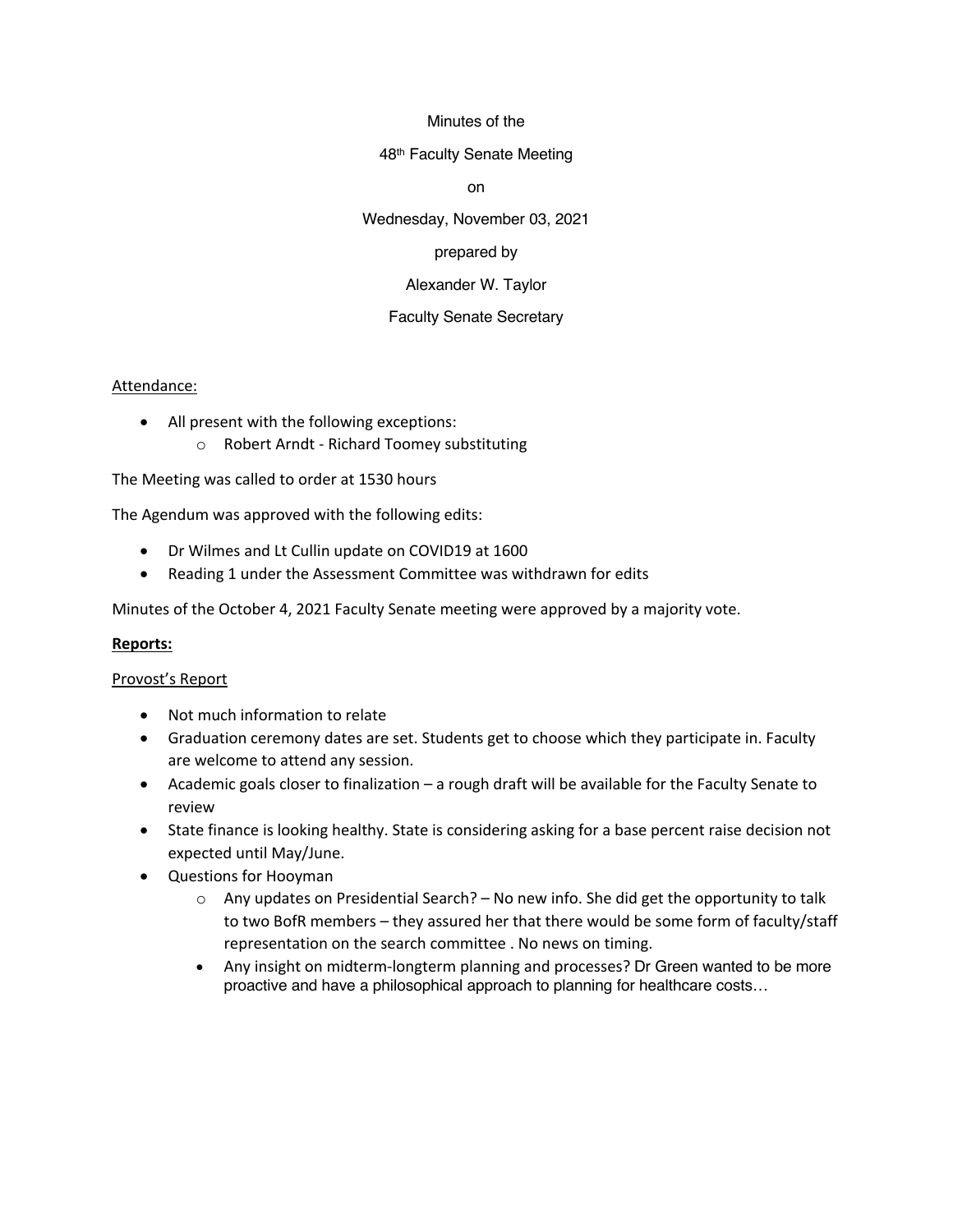### President's Report (Adam)

• No new information

# Academic Petitions (Miller)

• Met last Friday (October 29, 2021). 8 petitions heard, 7 were approved - 1 was denied (request for excess load). Next meeting on Nov 19, 2021.

# Academic Appeals (Bandi)

• Nothing to report. Provost's Office has given a warning order of an incoming appeal.

# Curriculum and Degree Requirements (Meyer)

- Things are going well
- A reboot of the History program is in the works

# Designated Curricular Matters (Wall)

- Met on October 7, 2021. Approved 1 proposal
- Been working on GAP analysis of NW Core and outcomes and entering of descriptors
- A discussion on interdisciplinary courses in underway Meeting on November 04, 2021

### Assessments (Voss)

- Upcoming Meeting on November 8, 2021
- Updates on Program Learning Outcome
	- o They need to be updated to meet HLC guidelines
	- o Working with J. Wall to develop a manual for the outcomes
	- o The process is being changed to be more simplified and streamlined
		- Programs can re-evaluate their outcomes
		- The new processes will be rolled out in the Spring
		- Alternate processes (simple 1 step to a 5 step)
		- They are not re-forming outcomes, or mandating that outcomes be reestablished
	- o They are awaiting approval from… (Somebody)
- Question will they be available through the Canvas Site

### Faculty Welfare (Gallaher)

- Meeting on November 4, 2021 with two large agenda items
- Grievance Policies
- Task force on Faculty evaluations they have not reviewed the specific TF charges are in info gathering mode.
	- o They are not changing Chapter 2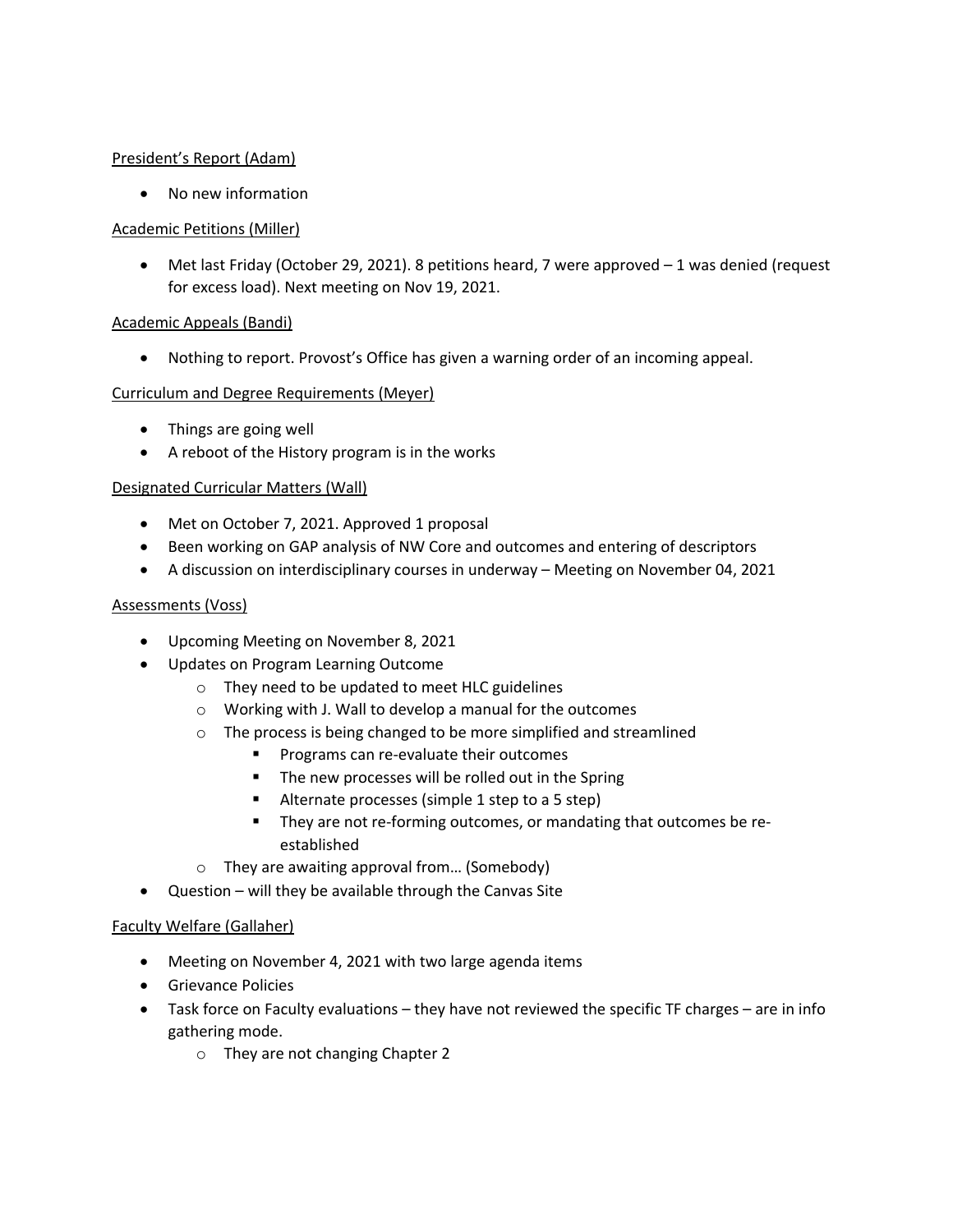### Budget and Finance (Symonds)

- Informational presentation on NW Finances by S. Carrick (Sep 24, 2021)
	- o PDF of the presentation as Reading 2
	- o Video of presentation available at https://use.vq/8o1Bq1

### Teaching and Learning (Foose)

• Nothing to Report

### Legislative Committee (Chloupek)

• Nothing to Report

### COTE, Graduate Council, Research, IRB, Animal Welfare, University Seminar

• Nothing to Report

### Old Business

• Nothing to Report

### **New Business**

Guest speakers: Lieutenant Amanda Cullin and Dr. Gerald Wilmes – Covid-19 update

- Team meets on a weekly basis Update through November 2, 2021 increases in infections in Nodaway and on Campus
- 60% of students, and 67% of Faculty staff vaccinated
- What we are seeing is similar to statewide trends
- Questions:
	- $\circ$  What precipitated change in Mask Policy A: low numbers (local county and school)
	- $\circ$  Q: Wellness services is swamped currently due to a number of sick students... Students are getting rapid tests. What are options for Faculty/Staff? No real answer there..
	- o Word is that COVID will become endemic (i.e., will never go away completely)
	- $\circ$  J&J recipients should get a booster no restrictions to higher risk only
	- o Pfizer and Moderna restricted to frontline workers, and over 65%
	- $\circ$  Q: How to recognize breakthrough cases problem is that they are much milder often just a runny nose amongst students. Loss of taste and smell not a good identifier.
	- o Oversight committee is no longer meeting NLT (Northwest Leadership team)
	- o No guidance on foreign vaccines mixing with U.S. based vaccines.
	- o Mix and Match boosters? J&J boost with Pfizer or Moderna. Moderna is likely better (but worse side effects)
	- o No definitive data on Pfizer following Moderna or the converse.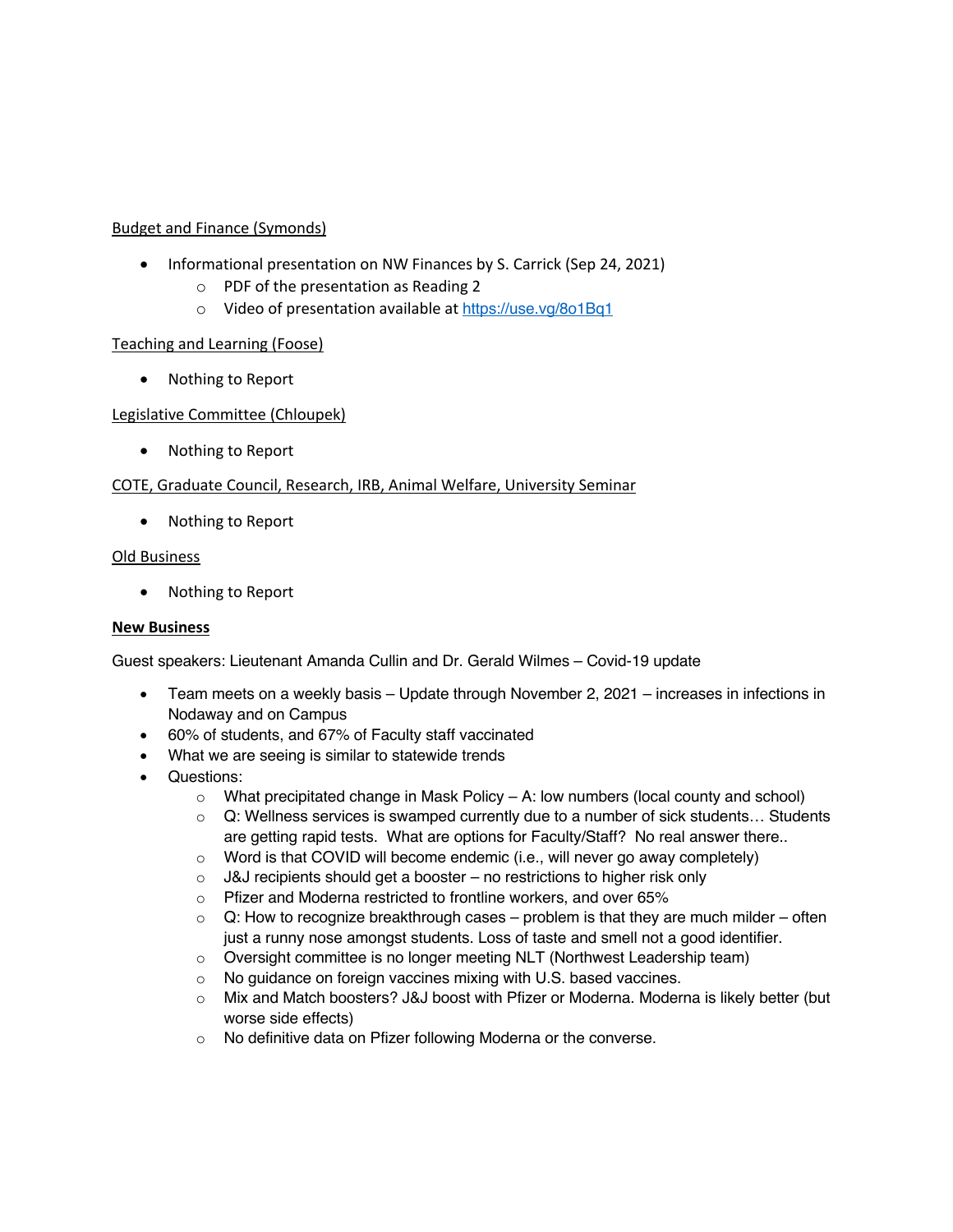# Academic Integrity Panel

- Discussion of proposed changes submitted by Richard Sonnenmoser:
- Draft (10/25/21) included as Reading 3
- For current practices please refer to the Academic Integrity Statement and Faculty Senate By-Laws section 12.13.3
- By-laws language for membership to the AIP (Provost and Asst Provost have commented) Also would like feedback from the Senate. Probably go into effect for 2022-2023 academic year
- Question from Eloe: Case files How are we limiting access to historical case fields. Shared folder system – AIP has access to files filed with Provosts office. How do we limit language so that files are not available?
- Comment about whether the quorum requires student representation. Still needs to work through.

#### **Proposals Heard**

| ID             | <b>Initiator</b> | Proposal        | <b>Type</b>            | Name                                                        | <b>Notes</b> |
|----------------|------------------|-----------------|------------------------|-------------------------------------------------------------|--------------|
| 1              | Robin Gallaher   | 121-10-02       | Change Course          | <b>ENGL 10610 Introduction to Graduate Study in English</b> |              |
| $\overline{c}$ | Alex Kirt        | 121-20-02       | Change Program         | Mass Media Major, 55 hours: B.S.-No Minor Required          |              |
| 3              | Dawn Gilley      | 121-26-02       | New Course             | HUM 26-450 General Studies Internship                       |              |
| 4              | Ming-Chih Hung   | 121-32-01       | Change Program         | Geographic Information Science, M.S.                        |              |
| 5              | Ming-Chih Hung   | 121-32-02       | Change Program         | Geographic Information Science, Certificate                 |              |
| 6              | Sarah Naramore   | 121-33-01       | New Course             | <b>HIST 532 History of the Atlantic World</b>               |              |
| 7              | Sarah Naramore   | 121-33-02       | New Course             | HIST 313 American History of Science, Technology, and       |              |
|                |                  |                 |                        | <b>Medicine</b>                                             |              |
| 8              | Sarah Naramore   | 121-33-03       | New Course             | HIST 303 Global Health in History                           |              |
| 9              | Sarah Naramore   | 121-33-04       | New Course             | HIST 314 Environmental History of the US                    |              |
| 10             | Devlin Scofield  | 121-33-05       | New Course             | HIST 323 The World at War                                   |              |
| 11             | Devlin Scofield  | 121-33-06       | New Course             | HIST 513 The Long Nineteenth Century                        |              |
| 12             | Devlin Scofield  | 121-33-07       | New Course             | HIST 514 The Violent Twentieth Century                      |              |
| 13             | Dana Ternus      | 121-33-08       | New Course             | HIST 325 Protest & Activism in American History             |              |
| 14             | Dawn Gilley      | 121-33-10       | <b>Course Deletion</b> | HIST 33506 The Renaissance and Reformation                  |              |
| 15             | Dawn Gilley      | 121-33-11       | <b>Course Deletion</b> | HIST 33517 England: From Stonehenge to Versailles           |              |
| 16             | Dawn Gilley      | 121-33-12       | <b>Course Deletion</b> | HIST 33542 American Ideas                                   |              |
| 17             | Dawn Gilley      | 121-33-13       | <b>Course Deletion</b> | HIST 33565 The History of American Foreign Relations        |              |
| 18             | Dawn Gilley      | 121-33-14       | <b>Course Deletion</b> | HIST 33589 Europe in the Age of Nationalism                 |              |
| 19             | Dawn Gilley      | 121-33-15       | Change Program         | History Major, 36 hours: B.A. - Minor Required              |              |
| 20             | Dawn Gilley      | 121-33-16       | Change Program         | History Major, 39 hours: B.S.-Minor Required                |              |
| 21             | Dawn Gilley      | 121-33-17       | Change Program         | <b>History Minor, 24 hours</b>                              |              |
| 22             | Dawn Gilley      | 121-33-18       | <b>Change Course</b>   | HIST 33305 The Ancient World                                |              |
| 23             | Devlin Scofield  | 121-33-19       | <b>Change Course</b>   | HIST 33521 History of Modern Germany                        |              |
| 24             | Elyssa Ford      | 121-33-22       | <b>Change Course</b>   | HIST 33320 Public History in the US                         |              |
| 25             | Elyssa Ford      | 121-33-23       | Change Course          | HIST 33444 Practicum in American Local History              |              |
| 26             | Kim Casey        | 121-34-01       | Change Program         | Political Science Comprehensive Major, 66 hours: B.S.-No    |              |
|                |                  |                 |                        | <b>Minor Required</b>                                       |              |
| 27             | <b>Kim Casey</b> | 121-34-02       | New Course             | POLS 34-462 Comparative Political Systems and Behaviors     |              |
| 28             | Kim Casey        | 121-34-03       | <b>Course Deletion</b> | POLS 34305 Global Events and Trends                         |              |
| 29             | Kim Casey        | 121-34-04       | <b>Course Deletion</b> | POLS 34320 Politics and Propaganda in Film                  |              |
| 30             | Kim Casey        | 121-34-05       | <b>Course Deletion</b> | POLS 34423 Terrorism                                        |              |
| 31             | Kim Casey        | 121-34-06       | <b>Course Deletion</b> | POLS 34363 Crime and Punishment                             |              |
| 32             | Bronson Herrera  | 121-34-07       | New Course             | <b>POLS 465 Substantive Policy</b>                          |              |
| 33             | <b>Kim Casey</b> | $121 - 34 - 09$ | <b>Course Deletion</b> | POLS 34401 Media and Politics                               |              |
| 34             | <b>Kim Casey</b> | 121-34-10       | Change Program         | Political Science Major, 36 hours: B.A. - Minor Required    |              |
| 35             | Kim Casey        | 121-34-11       | Change Program         | Political Science Major, 45 hours: B.S.-Minor Required      |              |
| 36             | Kim Casey        | 121-34-12       | Change Program         | <b>Political Science Minor, 24 hours</b>                    |              |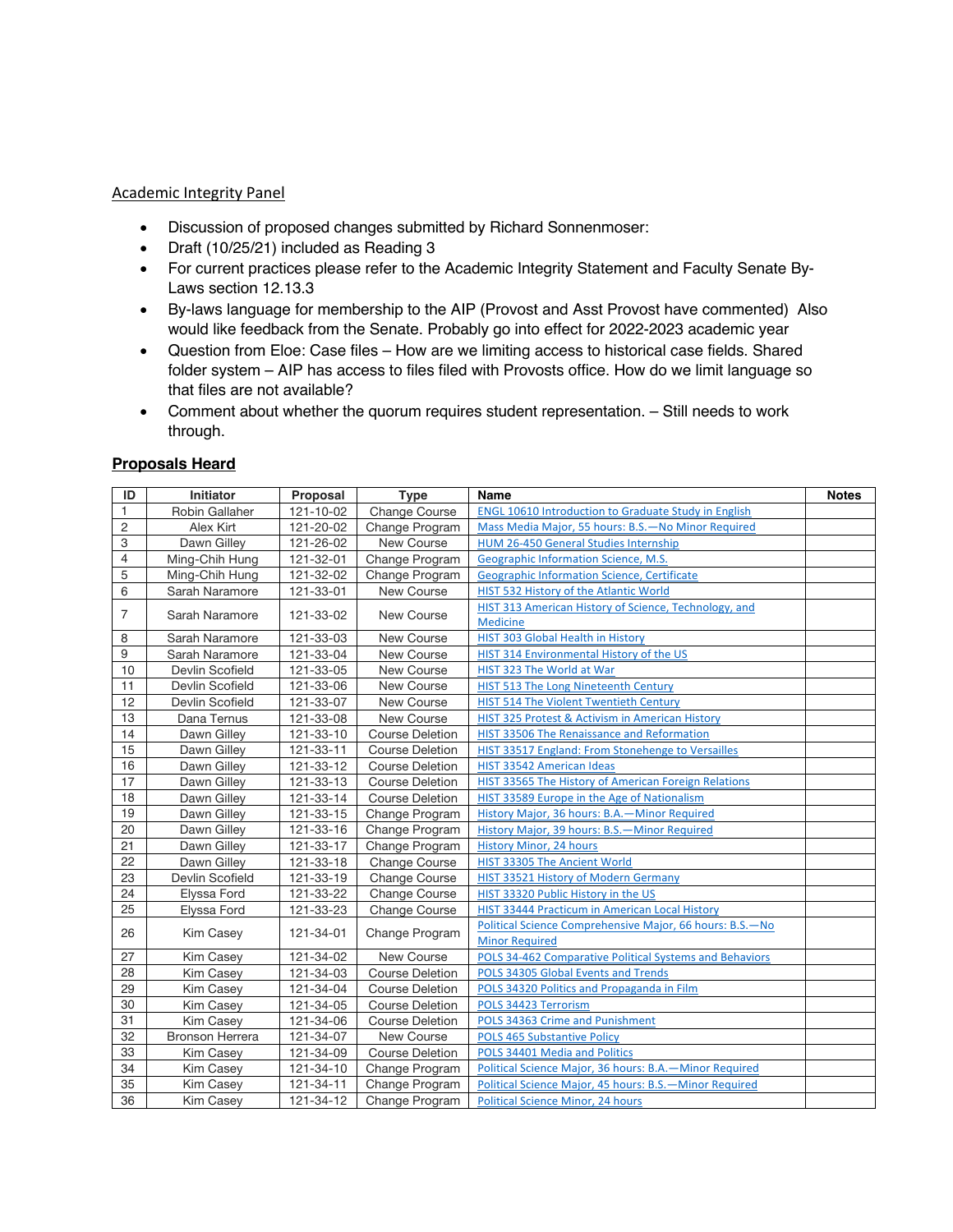| 37 | Kim Casey                           | 121-34-13       | Change Program       | <b>Public Administration Minor, 24 hours</b>                                                                                        |  |
|----|-------------------------------------|-----------------|----------------------|-------------------------------------------------------------------------------------------------------------------------------------|--|
| 38 | Kim Casey                           | 121-34-14       | Change Program       | <b>International Studies Minor, 24 hours</b>                                                                                        |  |
| 39 | Dawn Gilley &<br>James Richardson   | 121-42-01       | Change Program       | <b>Military Science Basic Courses, 14 hours</b>                                                                                     |  |
| 40 | Dawn Gilley and<br>James Richardson | 121-42-03       | Change Program       | <b>Military Science General Information</b>                                                                                         |  |
| 41 | Dawn Gilley and<br>James Richardson | 121-42-04       | <b>Change Course</b> | MILS 42102 Leadership Practicum I                                                                                                   |  |
| 42 | Dawn Gilley and<br>James Richardson | 121-42-05       | <b>Change Course</b> | MILS 42112 Leadership Practicum II                                                                                                  |  |
| 43 | Dawn Gilley and<br>James Richardson | 121-42-06       | <b>Change Course</b> | MILS 42202 Leadership Practicum III                                                                                                 |  |
| 44 | Dawn Gilley and<br>James Richardson | 121-42-07       | <b>Change Course</b> | MILS 42212 Leadership Practicum IV                                                                                                  |  |
| 45 | Dawn Gilley and<br>James Richardson | 121-42-08       | <b>Change Course</b> | MILS 42302 Leadership Practicum V                                                                                                   |  |
| 46 | Dawn Gilley and<br>James Richardson | 121-42-09       | Change Course        | MILS 42312 Leadership Practicum VI                                                                                                  |  |
| 47 | Dawn Gilley and<br>James Richardson | 121-42-10       | <b>Change Course</b> | MILS 42402 Leadership Practicum VII                                                                                                 |  |
| 48 | Dawn Gilley and<br>James Richardson | 121-42-11       | <b>Change Course</b> | MILS 42412 Leadership Practicum VIII                                                                                                |  |
| 49 | Dawn Gilley and<br>James Richardson | 121-42-12       | <b>Change Course</b> | MILS 42216 Individual Leadership Studies                                                                                            |  |
| 50 | Dawn Gilley and<br>James Richardson | 121-42-13       | <b>Change Course</b> | MILS 42226 Leadership and Teamwork                                                                                                  |  |
| 51 | Dawn Gilley and<br>James Richardson | 121-42-14       | <b>Change Course</b> | MILS 42300 Leadership and Management I                                                                                              |  |
| 52 | Dawn Gilley and<br>James Richardson | 121-42-15       | <b>Change Course</b> | MILS 42400 Leadership and Management II                                                                                             |  |
| 53 | Dawn Gilley and<br>James Richardson | 121-42-16       | <b>Change Course</b> | MILS 42410 Army Management and Organizational Systems                                                                               |  |
| 54 | Dawn Gilley and<br>James Richardson | 121-42-17       | Program<br>Deletion  | <b>Military Science Advanced Standing Requirements</b>                                                                              |  |
| 55 | Kasey Ragan                         | 121-46-01       | New Course           | <b>CRIM 46495 Applied Criminology</b>                                                                                               |  |
| 56 | Kamala Tabor                        | 121-46-03       | Change Program       | Criminology and Criminal Justice Minor, 24 hours                                                                                    |  |
| 57 | Dr. Laura Kauzlarich                | $121 - 51 - 02$ | New Course           | <b>ACCT 51-655 Financial Accounting Theory and Analysis</b>                                                                         |  |
| 58 | Dr. Laura Kauzlarich                | 121-51-03       | New Course           | <b>ACCT 51-660 Contemporary Topics in Accounting</b>                                                                                |  |
| 59 | Dr. Laura Kauzlarich                | $121 - 51 - 04$ | New Course           | <b>ACCT 51-650 Applied Professional Accounting Research</b>                                                                         |  |
| 60 | Blackford/Lim                       | 121-54-09       | Change Course        | <b>MGMT 54417 Organizational Policy and Decision Making</b>                                                                         |  |
| 61 | Sara Taylor and<br>Nissa Ingraham   | 221-61-04       | New Course           | EDUC 61-791 Educational Psychology for the Educational<br>Diagnostician                                                             |  |
| 62 | Nissa Ingraham and<br>Sara Taylor   | 221-62-09       | New Course           | <b>EDCI 62-691 Educational Psychology for the Educational</b><br><b>Diagnostician</b>                                               |  |
| 63 | Jill Baker and Sandy<br>Seipel      | 221-62-12       | Change Program       | Early Childhood Education Major, 77 hours: B.S.Ed., Certifies<br><b>Birth through Grade 3</b>                                       |  |
| 64 | Jill Baker                          | 221-62-13       | Change Program       | Elementary Education Major, 65 hours: B.S.Ed., Elementary<br>Program (Certifies Grades 1-6)                                         |  |
| 65 | Jill Baker and<br>Shantel Farnan    | 221-62-14       | Change Program       | <b>Special Education Major: Cross Categorical (Dual Major with</b><br><b>Elementary Education), B.S.Ed. (Certifies Grades K-12)</b> |  |

Before voting began there was a discussion about adequate notification of incoming proposals – there wasn't time to review the entire 65…

Voting in units of 10

- 1-10 No discussion
	- Y:19 N:0 A:0 for all
- 11-20 No Discussion
	- Y:19 N:0 A:0 for all
- 21-30 No discussion
	- Y:19 N:0 A:0 for all